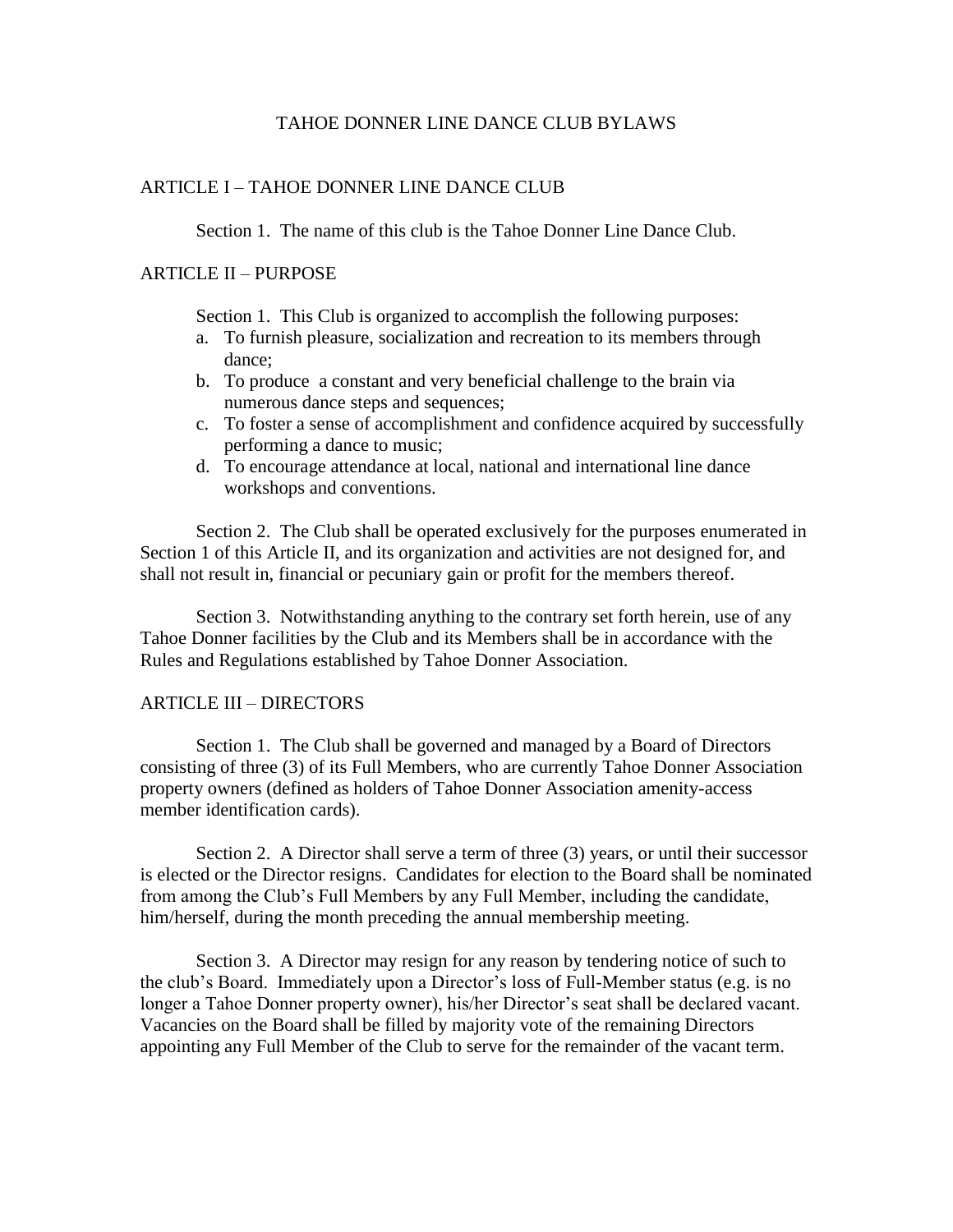Section 4. Meetings of the Board shall be held as frequently as is determined necessary by the Board. A majority of the Directors then serving on the Board shall constitute a quorum for the transaction of business.

#### ARTICLE IV – OFFICERS

Section 1. The officers of the Club shall be a President, a Vice President, and a Membership Coordinator. Said officers shall be appointed by the Board from among the Directors.

Section 2. The President shall prepare an agenda and preside at all meetings of the Board and of the membership. The President will schedule practice sessions as interest dictates.

Section 3. The Vice President, in the absence of the President, shall preside at all meetings of the Board and of the membership. The Vice President will establish the agenda for each line dance practice session.

Section 4. The Membership Coordinator shall maintain adequate records of membership including name, address, e-mail address, phone numbers and property owner status and print a membership card for each new member.

#### ARTICLE V – MEMBERSHIP

Section 1. The Club shall have two classes of membership: Full Members include those who own residential property within Tahoe Donner and their immediate family members (holders of amenity-access member identification cards); Associate Members include all others. All Tahoe Donner property owners are eligible for membership in the Club.

Section 2. At least sixty percent (60%) of the Club's membership shall at all times be Full Members. No new Associate Members shall be permitted to join while Full Members number less than 60% of the total membership.

Section 3. Full Members shall be entitled to vote at Club membership meetings; Associate Members shall have no voting rights.

Section 4. Club members will not pay dues, but may be charged a facility fee for practice sessions.

Section 5. Following reasonable notice and an opportunity to be heard, the Board may revoke the membership of any Member whose conduct is determined to be contrary to the best interests of the Club.